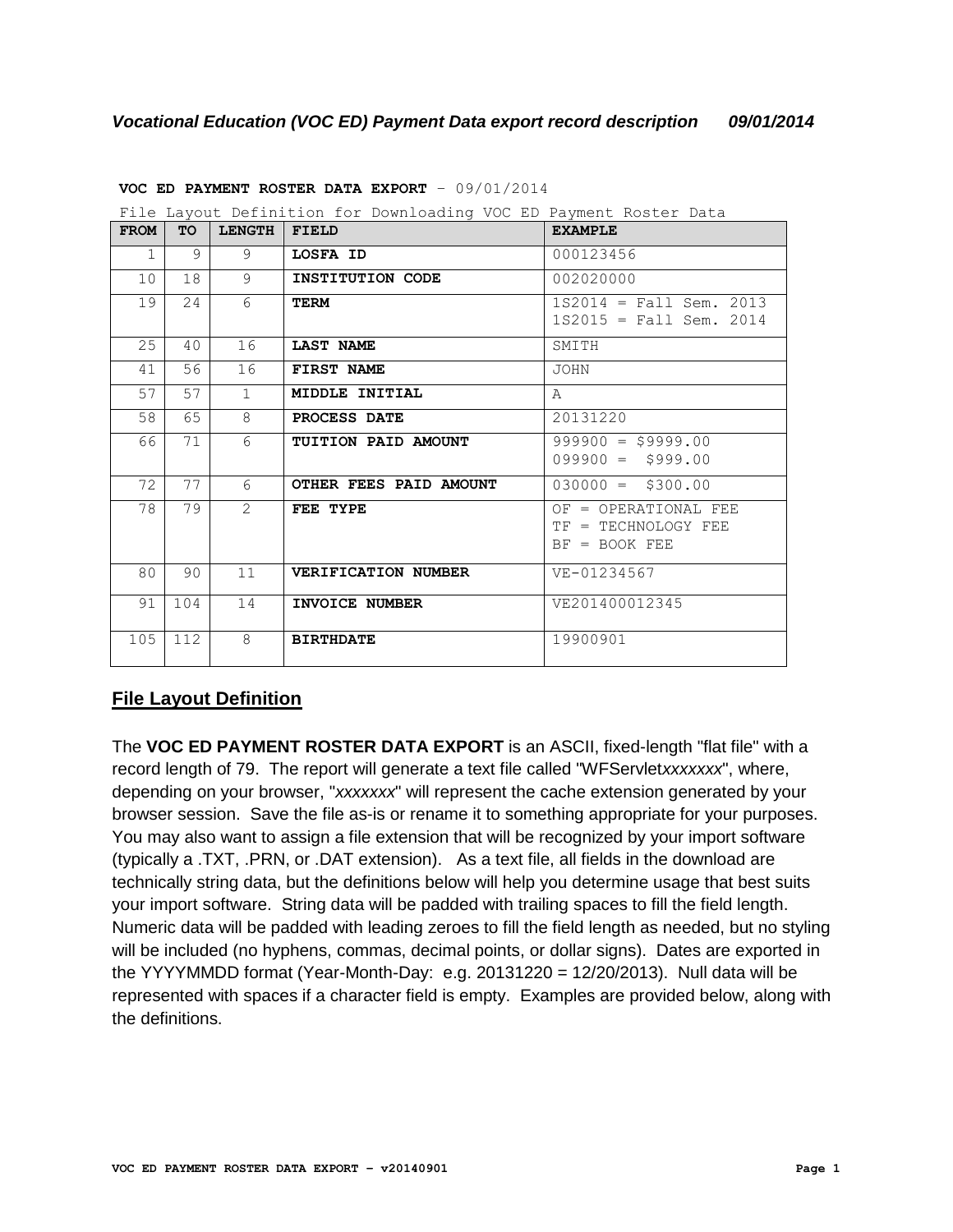## **LOSFA ID:**

Nine digits – The student's numeric LOSFA ID. Zeroes will pad the value on the left to ensure it fits the field length.

Examples: **000123456** = 123456; **000000123** = 123

## **INSTITUTION CODE:**

Nine digits – Institution Code is the college identification number that identifies the organization that received the payment. Example: **002020000**

# **TERM:**

Six characters – Term is the approved quarter or semester of the payment. Examples: **1S2014** = Fall Semester 2013; **2S2014** = Spring Semester 2014; **1S2015** = Fall Semester 2014; **1T2014** = Fall Quarter 2013

## **LAST NAME:**

Sixteen characters – The student's last name. Example: **SMITH**

## **FIRST NAME:**

Sixteen characters – The student's first name. Example: **JOHN**

#### **MIDDLE INITIAL:**

One character – The student's middle initial. Example: **A**

## **PROCESS DATE:**

Eight digits – The date the student record was processed, in YYYYMMDD format. Examples: **20131219** = 12-19-2013; **20140107** = 01-07-2014

## **TUITION PAID AMOUNT:**

Six digits – Tuition is the tuition amount paid. There is an implied decimal point between the fourth and fifth digits. Empty fields will be represented by zeroes. Examples: **999900** = \$9,999.00; **099900** = \$999.00; **009999** = \$99.99

#### **OTHER FEES PAID AMOUNT:**

Six digits – This field is the fees amount paid. There is an implied decimal point between the fourth and fifth digits. Empty fields will be represented by zeroes. Examples: **030000** = \$300.00; **003099** = \$30.99; **000000** = \$0.00